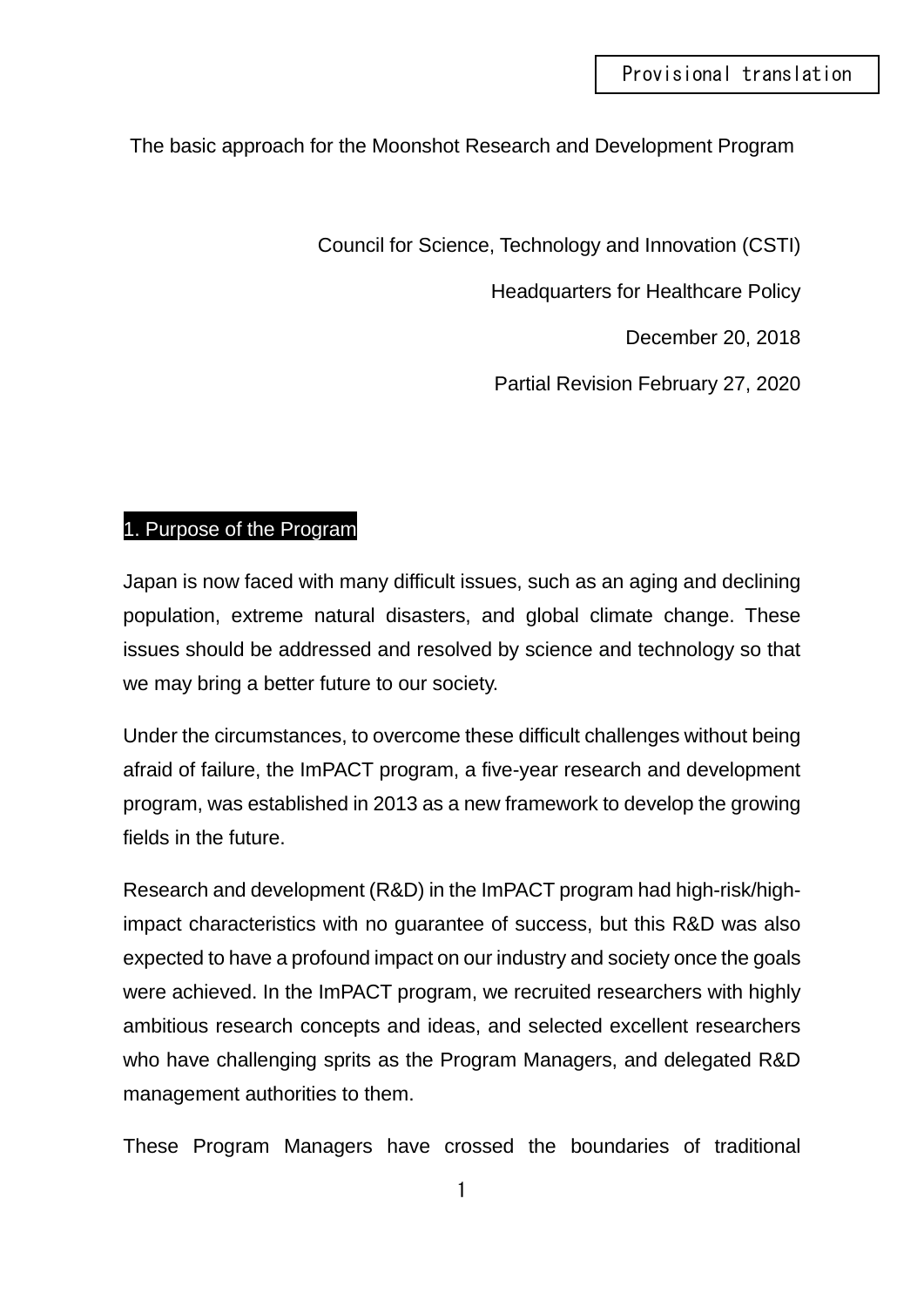organizations and research disciplines to bring together various knowledge and ideas for high-risk/high-impact R&D activities that could not be implemented in traditional national projects. Their efforts have achieved some significant results in a very short time. On the other hand, there have been approaches that were neither daring nor original enough to meet the Program's expectations for future disruptive innovations and high-impact. In addition, concerns have been raised over the lack of participation by foreign researchers and international collaborations. These suggested that the Program needed to be improved further.

Outside Japan, the European Union, the United States, and China aim to introduce disruptive innovation by announcing their ambitions and setting their goals for resolving difficult social issues in a manner that was unthinkable in the past. These countries accelerate high-risk/high-impact R&D by a much larger scale of investment than Japan does.

Their R&D management is to seek the top researchers from all over the world, bring together their wisdom, and incorporate various ideas for business while building an open innovation platform that emphasizes speed and global aspect.

Against this background, the new Moonshot Research and Development Program ("the Program") aims to create disruptive innovations from Japan and promotes challenging R&D based on revolutionary concepts that are not simply the extension of existing technologies, i.e. moonshots.

Under the Council for Science, Technology and Innovation (CSTI) and the Headquarters for Healthcare Policy, the relevant ministries and offices will cooperate to drive the Program collectively according to the principles including the following:

a. Set ambitious goals ("Moonshot Goals") and concepts to attract people for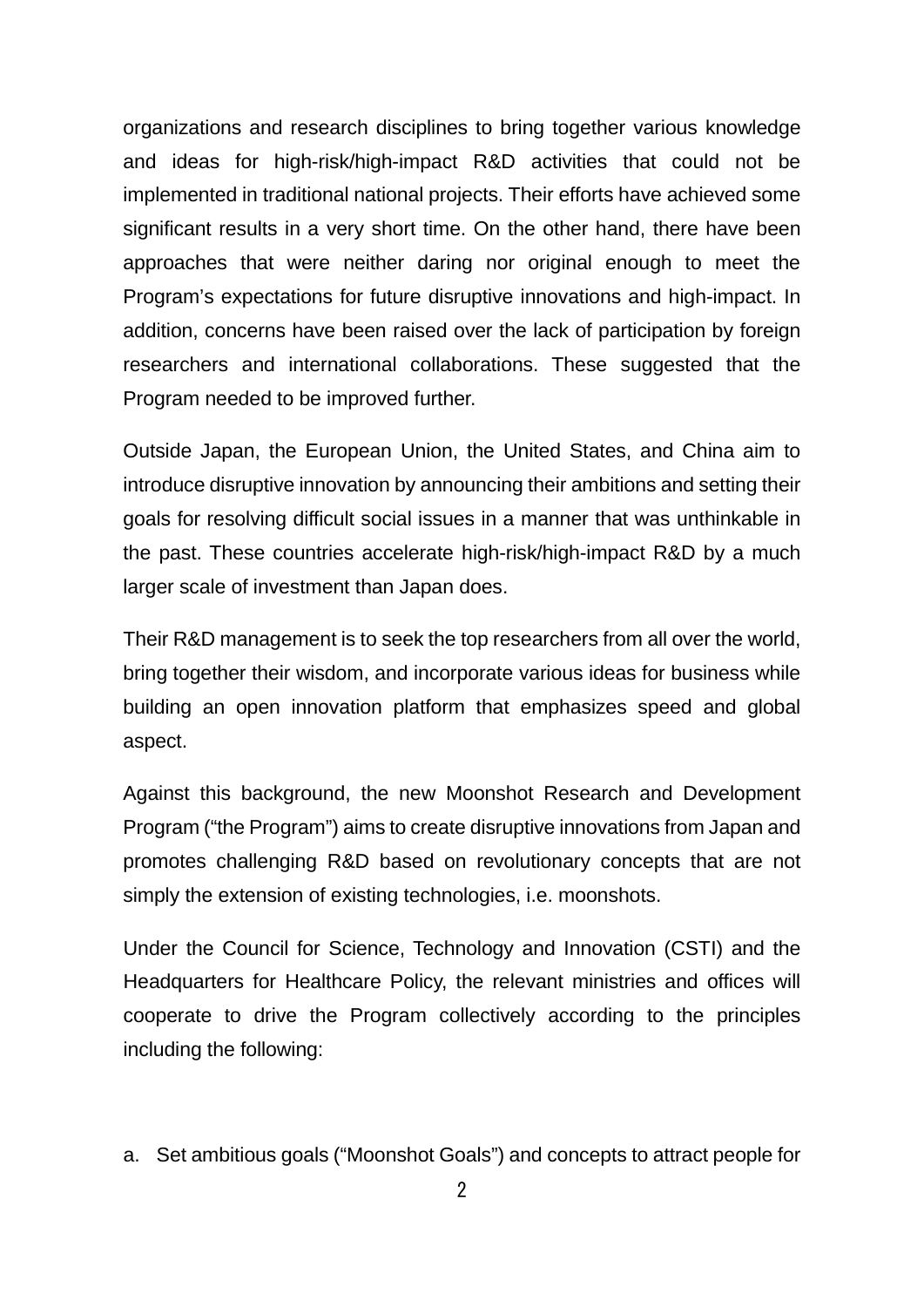social issues that are difficult to tackle but will have profound impact once resolved, and aim to achieve the Moonshot Goals by bringing together wisdom from all over the world under the direction of top researchers.

- b. Insights and ideas that were still in their basic research yesterday are being applied to industry and society today at an astonishing speed, and disruptive innovations are occurred in many areas. In this situation, the Program will vigorously drive highly ambitious R&D that will maximize Japan's basic research capabilities to identify and develop revolutionary research projects without fear of failure.
- c. The Program will be managed in a new manner that will always be aware of developments in global R&D so that the relevant R&D activities can be optimized as a whole, with flexibility for their organizational structures and their activities to establish a world-leading R&D framework. In addition, to smoothly promote practical use of R&D results in society, the program will provide opportunities for researchers' communications with diverse people and establish a structure that enables researchers in various fields, including humanities and social sciences, to participate in R&D activities to respond to ethics, legal systems, and social issues. Furthermore, opening and closing strategies will be fully implemented to allow for future commercialization.

The National Research and Development Agencies ("the research promotion agencies") tasked with this challenging R&D initiative are the Japan Science and Technology Agency (JST), the New Energy and Industrial Technology Development Organization (NEDO), Bio-oriented Technology Research Advancement Institution / National Agriculture and Food Research Organization (BRAIN/NARO), and the Japan Agency for Medical Research and Development (AMED). Program funds have been established for these agencies.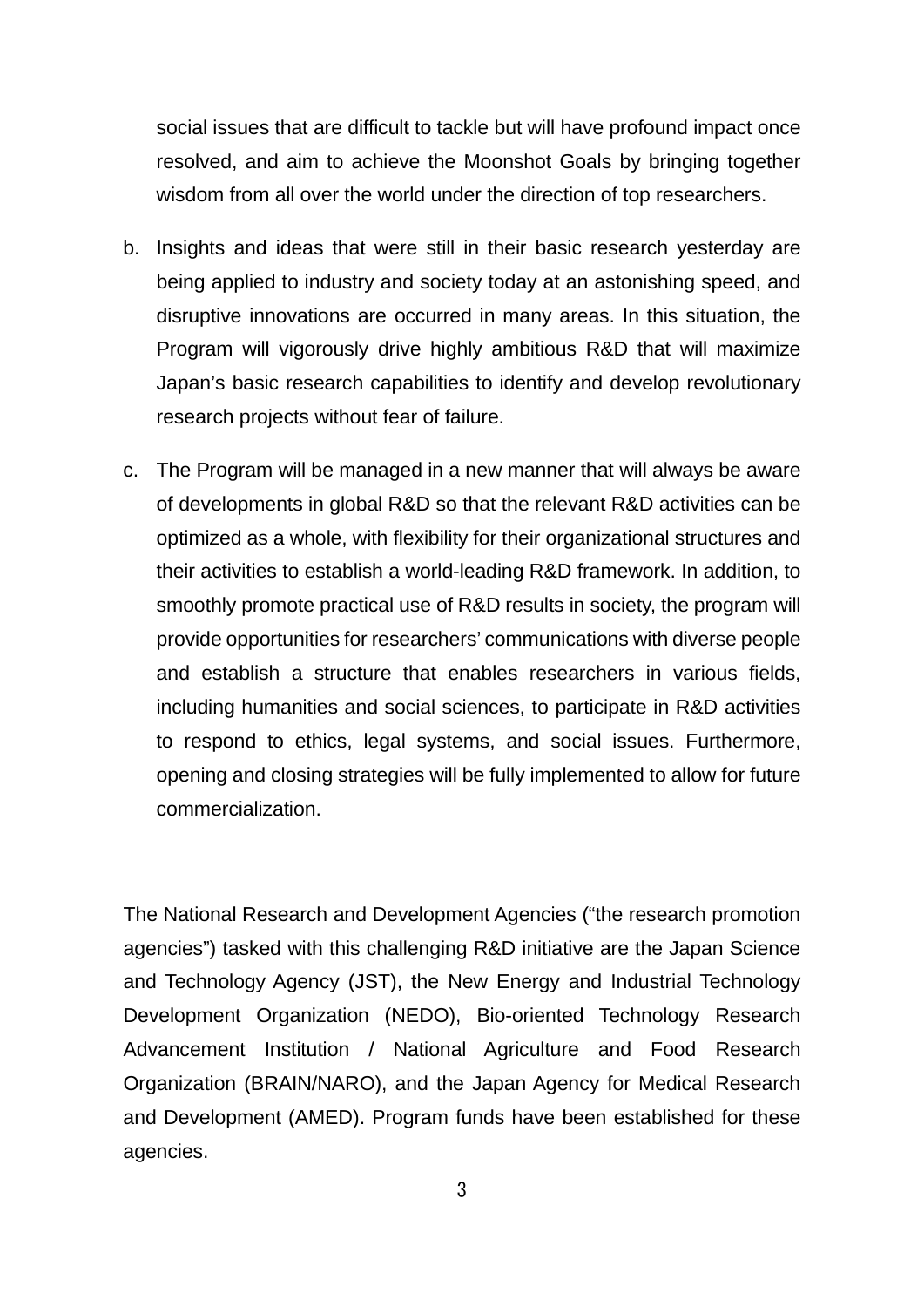## 2. Basic Program Framework

For the purpose of the Program, the Cabinet Secretariat (CAS), the Cabinet Office (CAO), the Ministry of Education, Culture, Sports, Science and Technology (MEXT), the Ministry of Health, Labour and Welfare (MHLW), the Ministry of Agriculture, Forestry and Fisheries (MAFF), and the Ministry of Economy, Trade and Industry (METI) will collaborate to promote R&D under the following framework.

- (1) The CSTI and the Headquarters for Healthcare Policy each decide the Moonshot Goals, considering input from external experts. The expert members of the CSTI and under the relevant committees of the Headquarters for Healthcare Policy will offer high-level advice to effectively guide the entire Program to achieve the Moonshot Goals.
- (2) Cooperating with the relevant ministries and offices and considering the advice from the expert members, the CAS and CAO implement the following:
	- Coordinate the Moonshot Goal candidates<sup>[1](#page-3-0)</sup>.

 $\overline{a}$ 

- Establish an organizational structure for relevant government agencies to promote related R&D through collaboration.(establish the Strategy Council (Tentative name))
- Set guidelines for operation and evaluation of the Program that defines the process of Program Director's (PD's) appointment and Project Managers' (PMs') recruitment and selection, the procedures of middleterm/final evaluations and evaluation perspective, etc.
- Promote related R&D strategically and collectively to achieve the Moonshot Goals, based on the discussions in the Strategy Council (tentative name).

<span id="page-3-0"></span><sup>&</sup>lt;sup>1</sup>The CAO coordinates the Moonshot Goals to be decided by CSTI, and the CAS coordinates the Moonshot Goals to be decided by the Headquarters for Healthcare Policy.